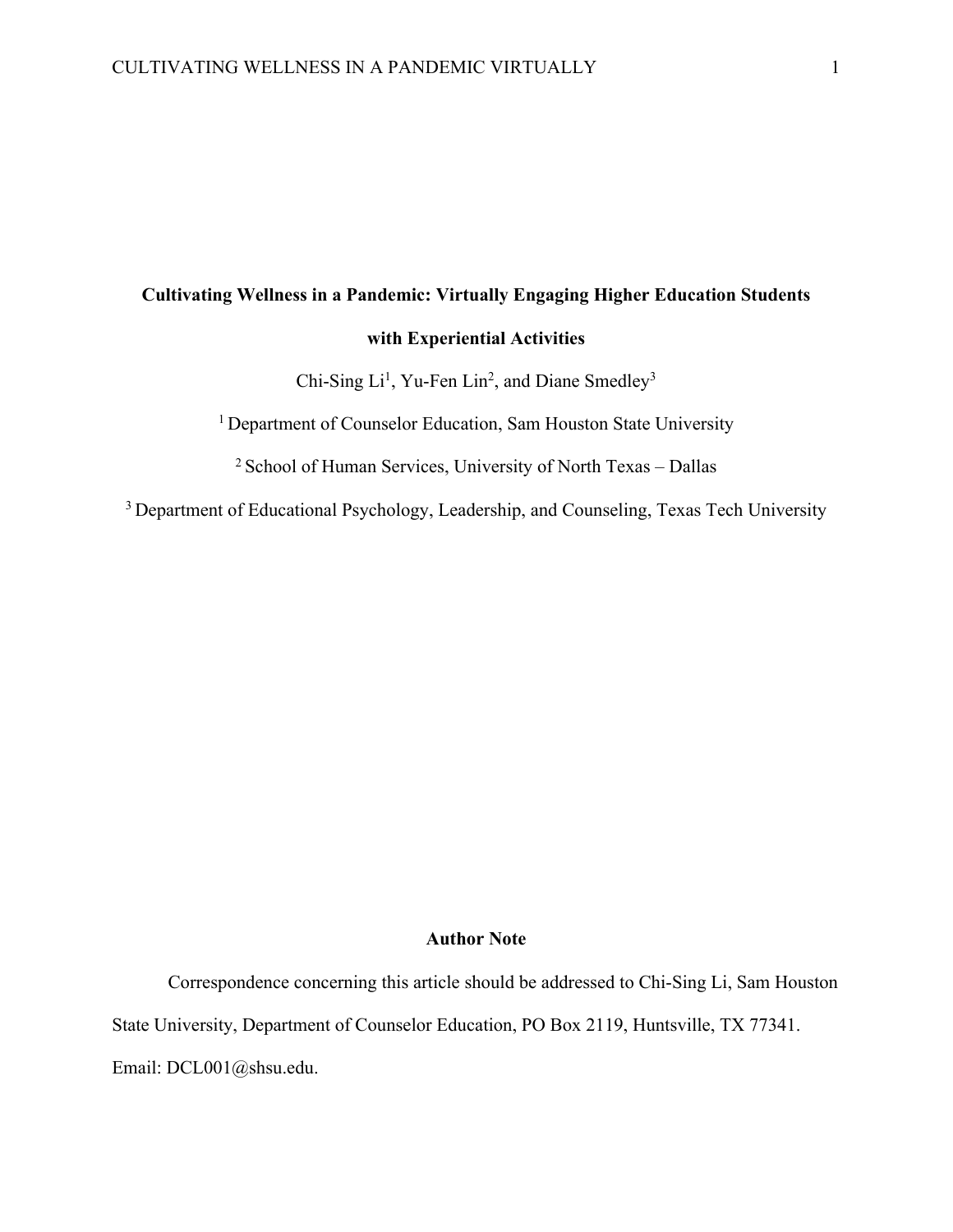## **Abstract**

Students in higher education experienced extreme challenges during the COVID-19 pandemic and the stress of obtaining a college education during the year between 2020 and 2021. As a result, students' mental health was impacted, and their coping skills were on trial. In addition, due to COVID-19 safety precautions, many universities have experienced the plight of shifting all classes to an online platform since March of 2020. As a result, higher education educators were faced with the conundrum of effectively teaching students in this virtual learning environment. To cultivate wellness, the authors recommended various experiential activities for higher education educators and discussed how to effectively apply them with students. The objectives of using these activities are to help students regulate their emotions and experiences, alleviate their stress and anxiety, and find new meanings and coping strategies to work through this crisis.

*Keywords:* pandemic, mental health, wellness wheel, warm ups, experiential activities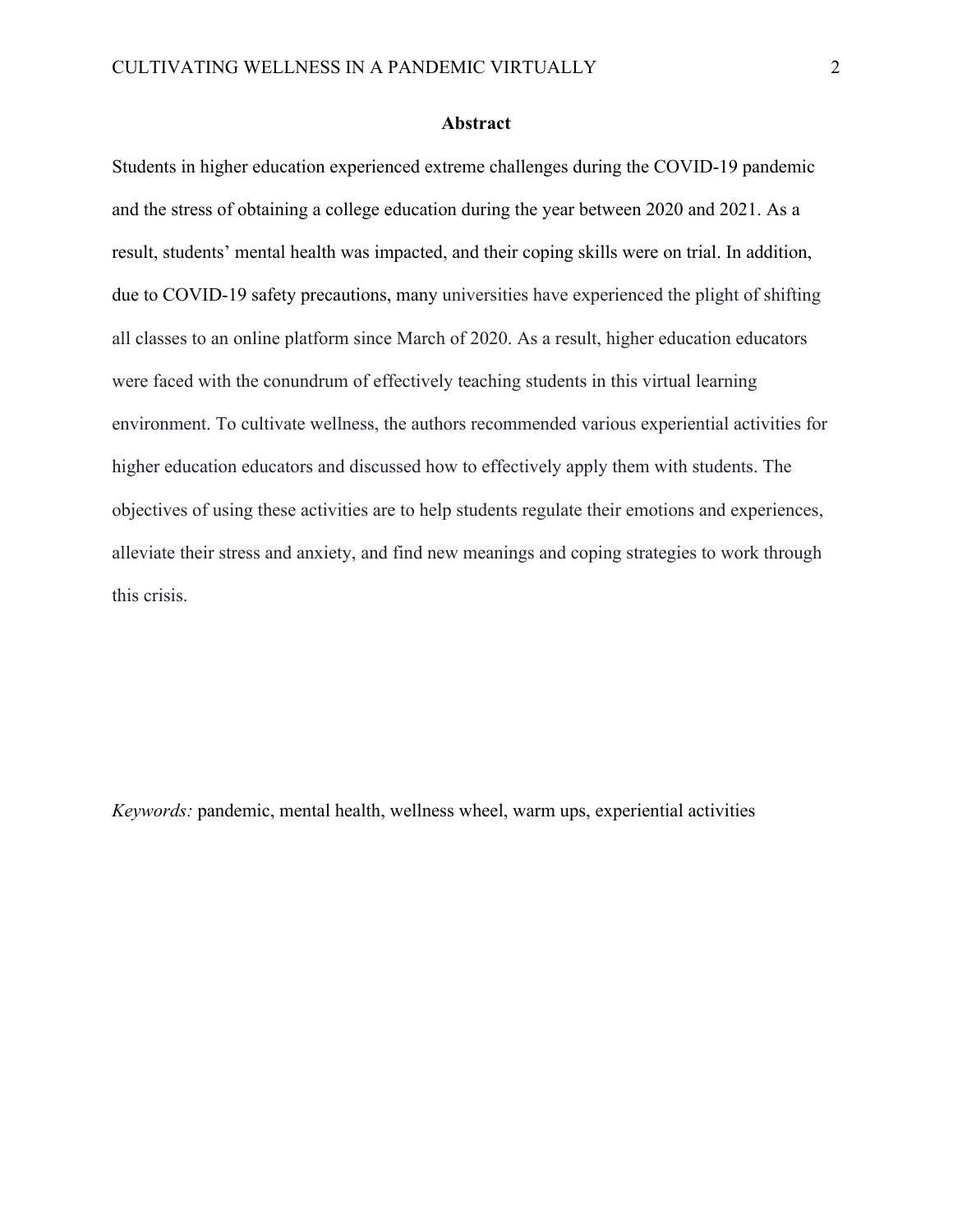# **Cultivating Wellness in a Pandemic: Virtually Engaging Higher Education Students with Experiential Activities**

The years 2020 and 2021 were marked by a worldwide pandemic. COVID-19 continues to have a strong impact on our day-to-day activities and mental health. Specifically, higher education students are experiencing this pandemic concurrently with the expected stressors of obtaining a college education. Therefore, cultivating wellness among these students is more vital than ever before. This manuscript begins with a discussion regarding the impact of the COVID-19 pandemic on higher education students. Next, the authors offer a variety of experiential activities for educators to use with their students, including polarizing emotions, RAIN, and the Wellness Wheel. Finally, discussions on effective application of these experiential activities are included.

### **COVID Impacts on Higher Education Students**

In March of 2020, universities experienced the plight of shifting all classes to an online platform, regardless of the previous modality of curriculum delivery, due to COVID-19 safety precautions. Many students took what was originally thought to be a short break from in person studies, only to find themselves wrapping up the academic year using an online platform. This virtual learning experience continued into the beginning of the 2020/2021 academic year and persisted in various approaches for many college students throughout the year. Additionally, educators were faced with the conundrum of how to effectively teach students in classes that are best delivered through an experiential format.

Forcing all higher education into a homogenous learning environment was an arduous undertaking as the demographics of this student population is increasingly diverse. Once the experience of the young adult, a college education has opened up to students of all ages, races,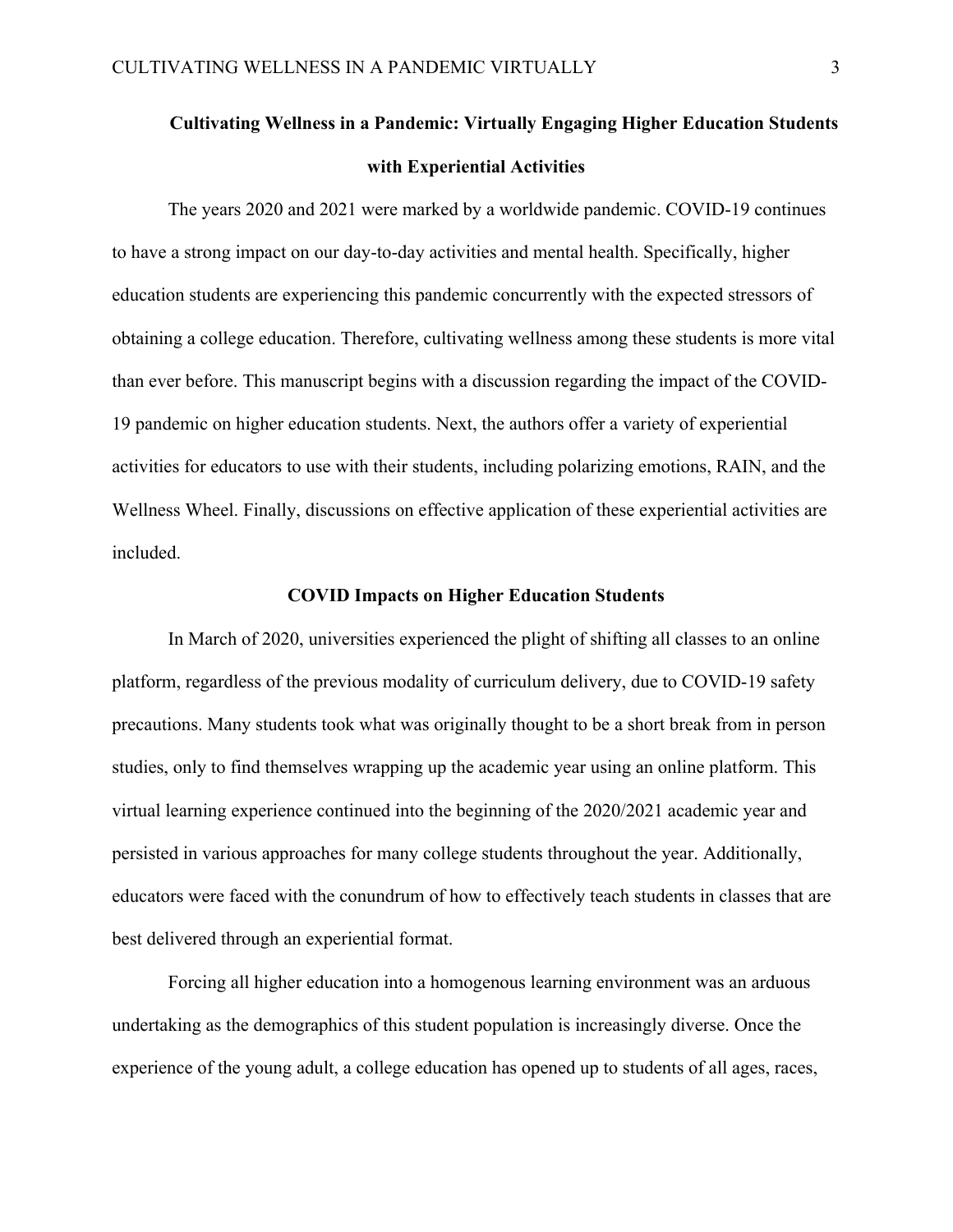genders, and sexualities (Lederer et al., 2021; Li et al., 2021). In their discussion of the unique needs of college students during the COVID-19 pandemic, Lederer et al. (2021) mentioned that the college population is growing in the number of nontraditional students who are older and have obligations such as work and family that extend beyond their academic pursuits. Diverse populations were affected more negatively than others by COVID-19 due to inadequacies and inequalities in access to resources such as health care and housing. Therefore, the impact of the COVID-19 pandemic on diverse student populations was increasingly detrimental when compared to other populations.

It is not abnormal for college to be a time of growth and learning but also a time of stress and uncertainty. The stress and uncertainty associated with the college experience can impact students' mental health. Therefore, it is not surprising that college students are more susceptible to and report higher levels of mood and anxiety disorders than the general population (Charles et al., 2021; Lederer et al., 2021; Wang et al., 2020). In their study on the mental health of college students during the COVID-19 pandemic, Wang et al. (2020) found that the pandemic created significant increases in levels of depression and anxiety among the 2,031 college students that responded to their survey. The researchers investigated further to understand what impacted student mental health, and the respondents included factors such as concerns regarding academic performance, safety of self and family members, and lifestyle concerns (Wang et al., 2020). Charles et al. (2021) raised concerns on potential increase in substance abuse and other maladaptive behaviors in college students as means to coping with depression and anxiety related to the pandemic. Moreover, students' mental health was further impacted by the loss of multiple expected college experiences such as graduation, study abroad trips, internships, etc. (Charles et al., 2021; Lederer et al., 2021). Additionally, social development is an expected part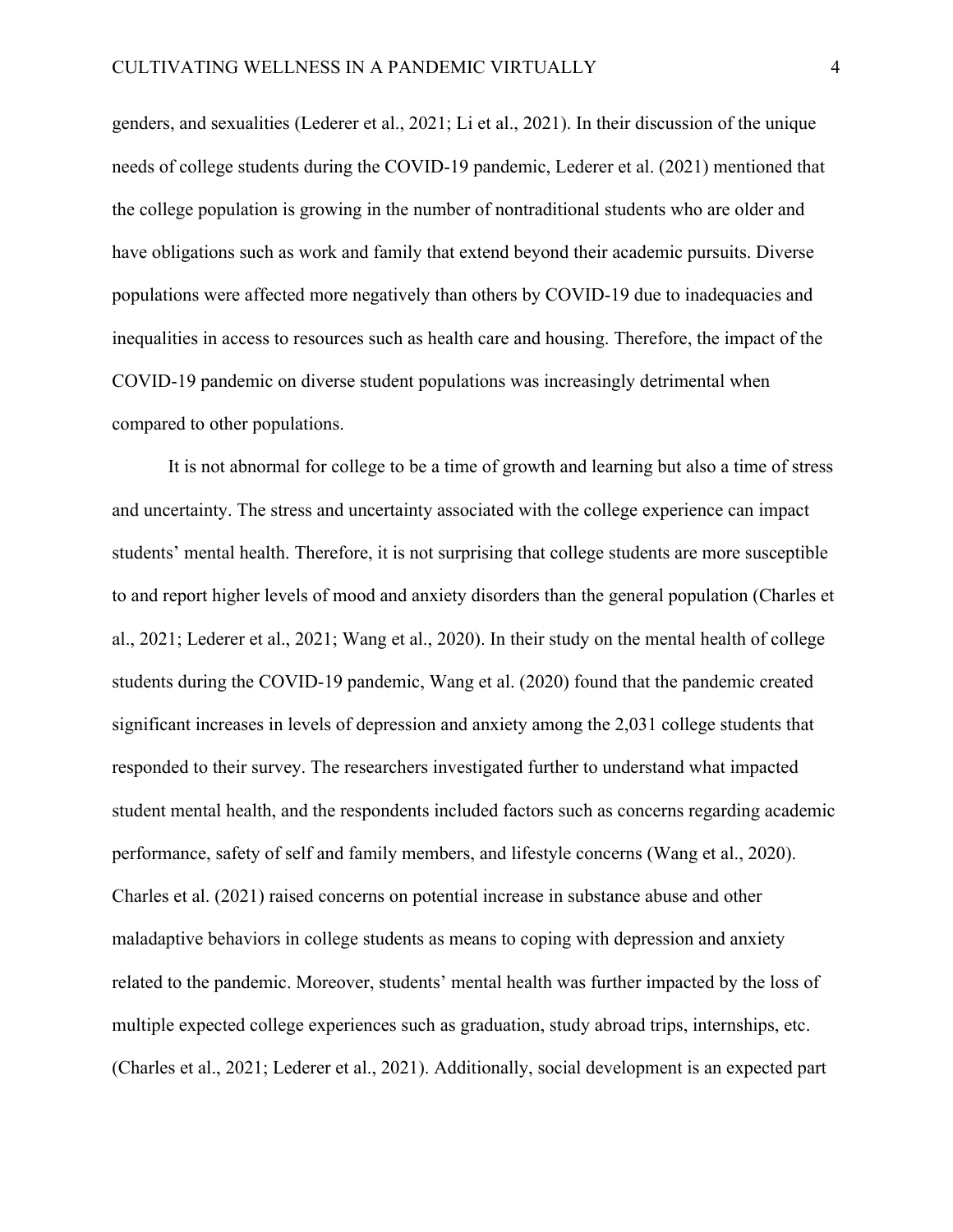of a college providing developmental experiences such as a sense of belonging, increased selfawareness, and solidified self-identity (Gopalan & Brady, 2020; Lederer et al., 2021). Due to the COVID-19 pandemic, students missed out on these developmental experiences.

College often provides students with access to resources they otherwise may not have at home. Being sent home due to the COVID-19 pandemic meant that some students experienced homelessness, job/financial loss, and food scarcity when there was no home to go to or they went back to a home lacking in resources (Li et al., 2021; Lederer et al., 2021). Some students went back to homes that lacked in the basic technology needed to access virtual classes. Online classes were difficult for those who went back to homes without reliable internet service and limited access to technology such as computers (Lederer et al., 2021). College students reported that the disruption in delivery of education increased their concern regarding grades (Charles et al., 2021), academic progress (Li et al., 2021), and future career prospects (Fruehwirth et al., 2021). In their study of first year college students' mental health during the pandemic, Fruehwirth et al. (2021) stated that Hispanic, first generation college students, and sexual/gender minority college students experienced "the greatest difficulties with distance learning" (p. 12). Finally, due to the rapid shift to virtual education, there were difficulties in carry over of proper curriculum design for students with disabilities (Lederer et al., 2021). Disconnection from these resources contributed to the overall sense of disconnection from the students' collegiate experience. The overall sense of disconnection amplified the importance of students connecting in their classes with their peers as part of their learning environment.

With the absence of the typical higher education experience due to the COVID-19 pandemic, simultaneously students were left navigating grief related to the loss of the typical college experience along with processing a worldwide pandemic. Educators found themselves in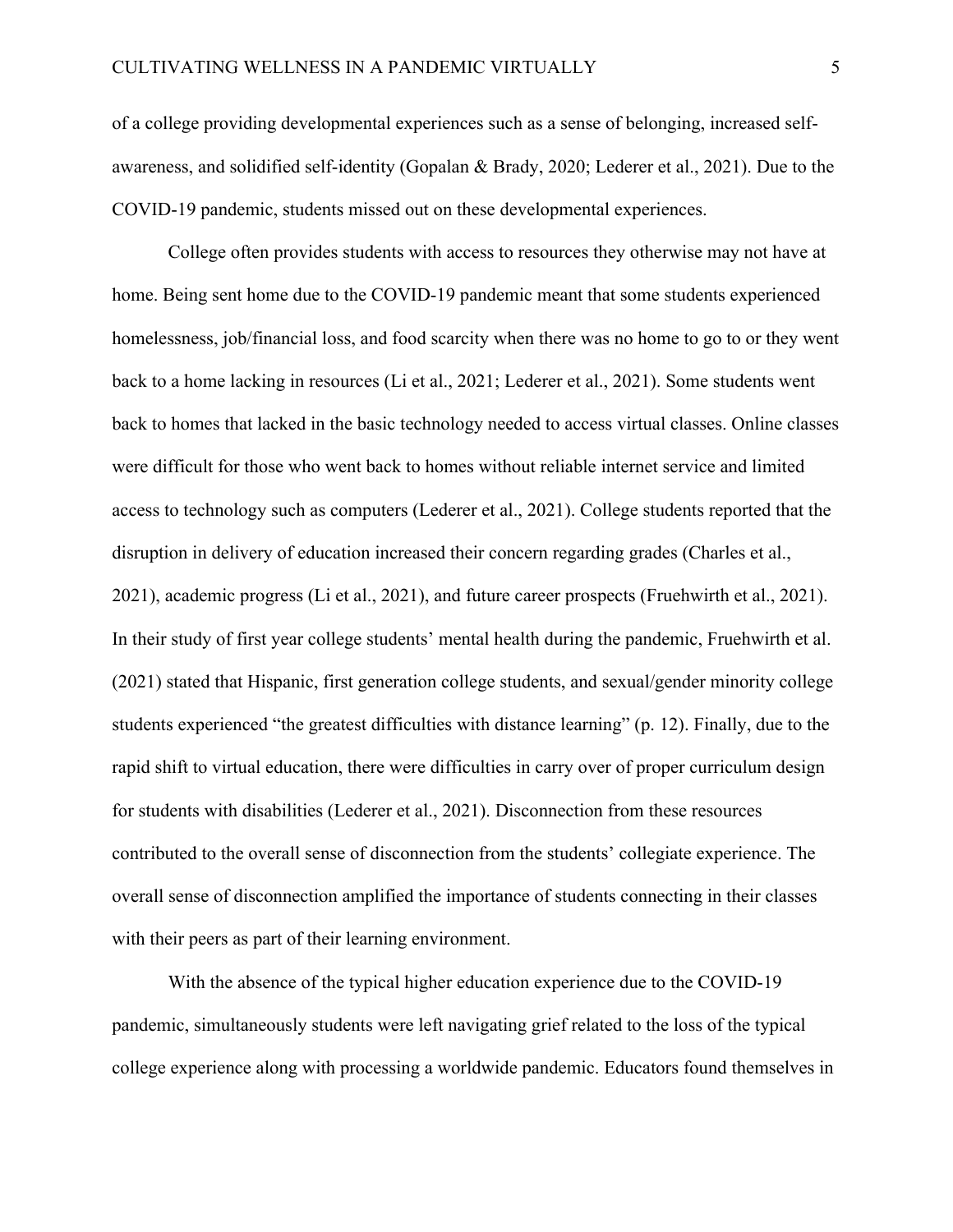a similar predicament with the conundrum of offering the same level of education but in an unplanned virtual environment. The purpose of this manuscript is to provide educators examples of experiential wellness activities that transfer from the classroom to a virtual environment. According to Mumbauer-Pisano and Kim (2021), higher education students have indicated an appreciation for experiential activities that offer wellness strategies. Specifically, activities that engage student in both activity and creativity (Mumbauer-Pisano & Kim, 2021). As a component of student wellness, the experiential activities are designed to assist students in the reduction of stress and anxiety, emotional regulation, and increase their access to innovative coping strategies and crisis management.

During times of crisis such as a global pandemic, experiential activities that carry over to a virtual environment allow college students to maintain direct learning experiences like the ones described by Dewey (1938) and Kolb (1984). Experiential activities as explained by both Dewey (1938) and Kolb (1984) provide students in the higher education setting direct experiences along with processing, reflection, and learning (Chavan, 2011). The students in Wang's et al. (2020) study reported using online support to cope with the COVID-19 pandemic. These students reported using mindfulness-based apps, social media, and other lifestyle apps to maintain connection with others and/or reduce anxiety symptoms during the COVID-19 pandemic (Wang et al., 2020). Students not only benefited from these virtual experiences but also sought out additional ways to cope with stressors in virtual environments. In the remainder of this manuscript, we will explain a variety of experiential activities that are effective in the virtual environment and discuss how to effectively apply them with higher education students.

# **Experiential Activities**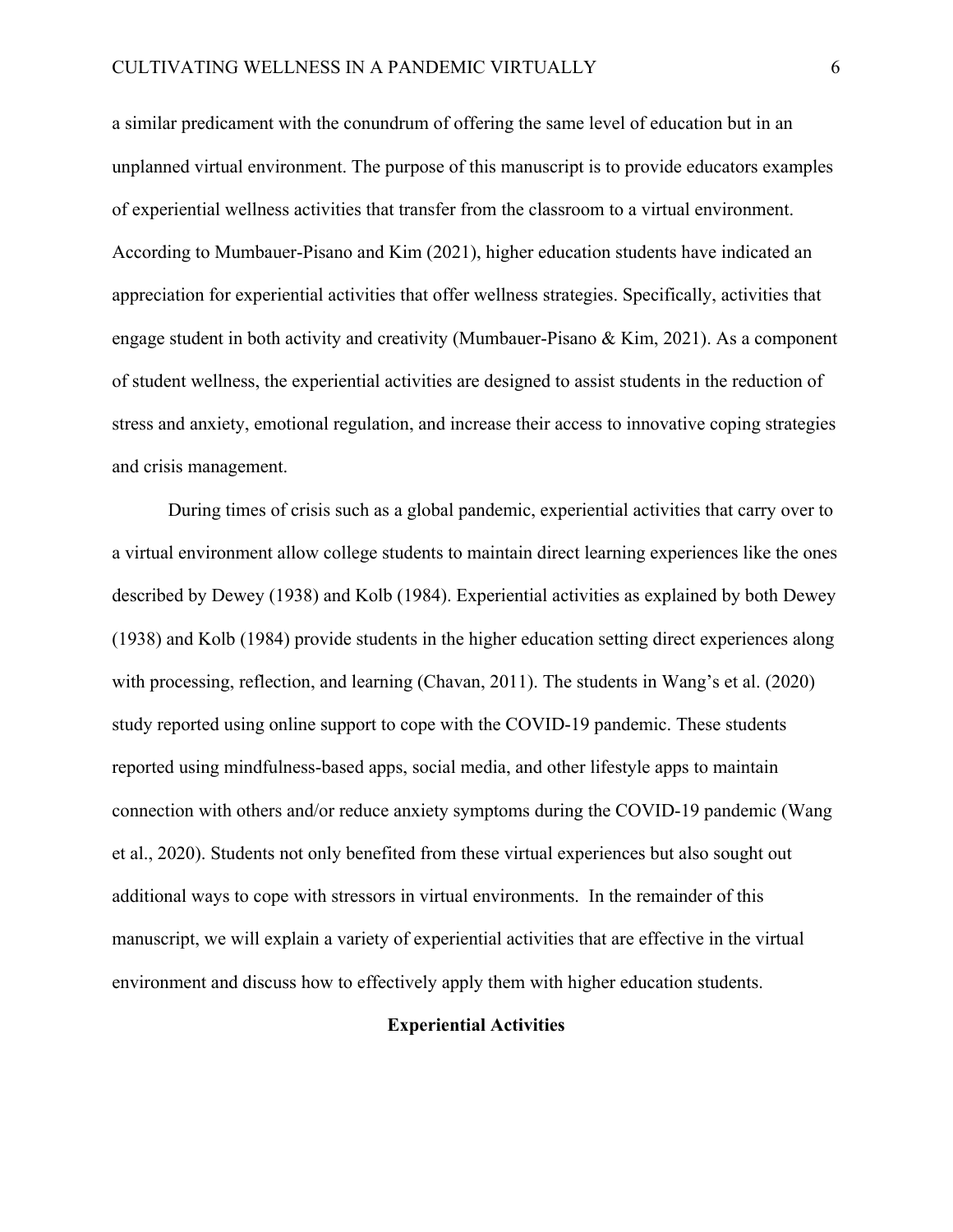Experiential activities are conducted in various ways in the classroom and take shape through both individual and group approaches. Educators are prompted to use experiential activities in conjunction with didactic materials to offer students opportunity to practice and understand concepts and gain personal insights (Kim & Lyons, 2003). Crisis situations, such as the COVID-19 pandemic and natural disasters, can unexpectedly shift educators to a virtual learning environment. Here we explain how to carry from the classroom to virtual learning three different experiential activities: virtual warm up activities, RAIN, and an integration of the wellness wheel and scaling questions.

## **Warm Up Activities**

In the classroom setting, educators have long used ice breakers and similar warm up activities to both foster a supportive environment and provoke conversation among students. The use of warm up activities is crucial in the virtual learning environment due to the additional barriers to connection and engagement that occur in an online setting. Effective warm up activities help students to ease their anxiety, become more comfortable with one another, and prepare for the group process about to happen (Blatner, 1996). In addition, warm-ups provide students with structure and time to gradually have their mind focused, experience a sense of trust and safety, and get involved in the experiential activities.

Two approaches the authors have used for warm up during the COVID-19 pandemic include online polling and a polarizing emotions activity. Educators can access free online resources such as Poll Everywhere (Poll Everywhere, n.d.) or tools included within conferencing platforms such as Zoom (Zoom Video Communications, Inc., 2021) to create polls for their students. By using the polling platform, the educator inquires about the students' shared experience of the crisis. The online polling engages the students physically in an activity.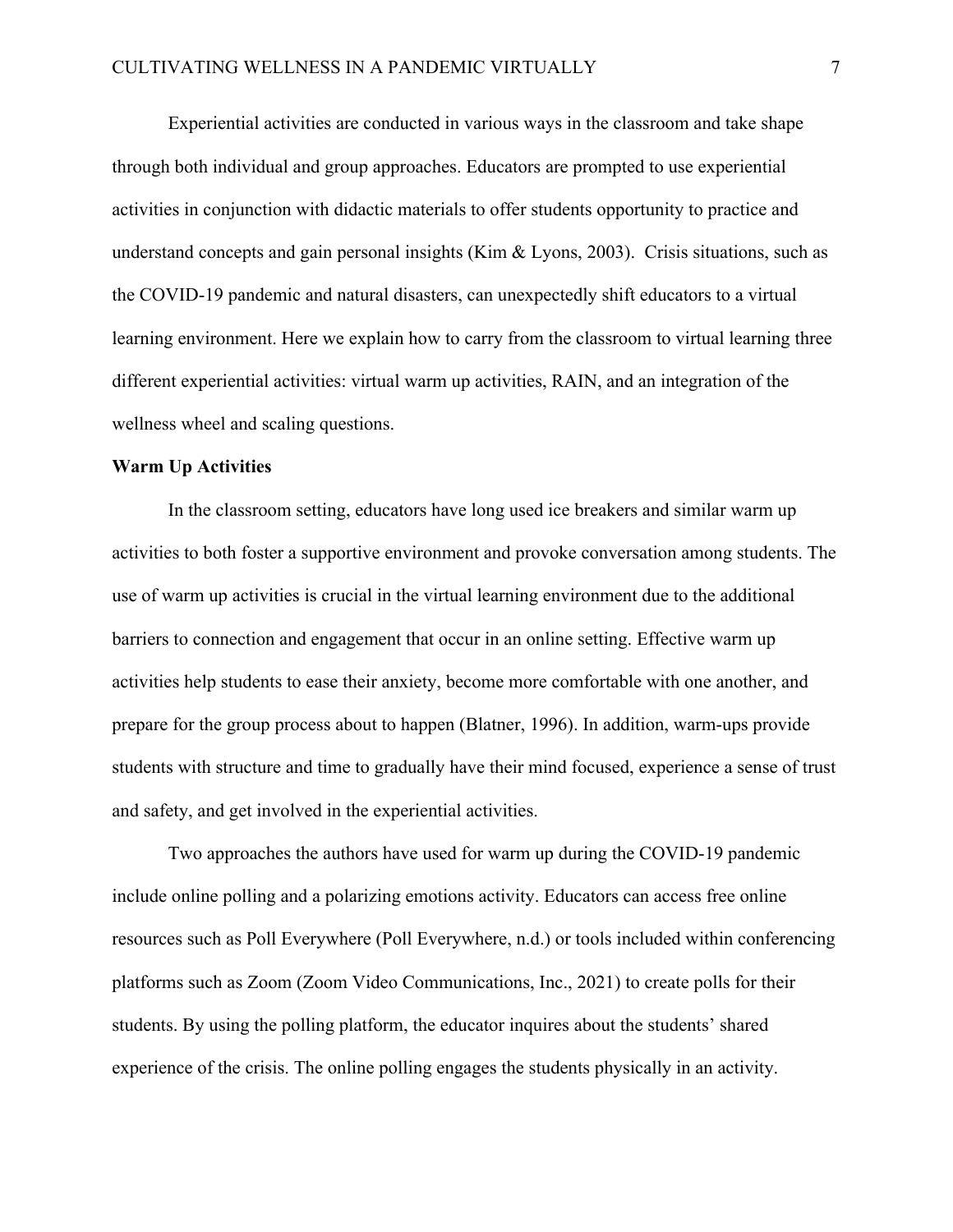Additionally, the students connect through discussion of the polling items and are provided an opportunity to broach uncomfortable conversations surrounding the crisis.

Polarizing emotions is another virtual warm up activity that the authors recommend to use during the pandemic or a crisis situation with college students. The authors identified three sets of polarizing emotions and they are *feeling stuck vs. opportunity to pause, fear vs. gratitude, and losses vs. new insight and awareness*. Crisis situations such as the pandemic embody both danger and opportunity for students who are confronted with personal challenges (James & Gilliland, 2017). The positive outcome of a crisis situation when college students experience uncertainty and stress is growth and change. Using the polarizing emotions activity can facilitate college students to get in touch with their positive and negative emotions which is the first step of self-understanding. The group process also helps college students to realize that they are not alone and that they share similar experience with their peers. The interaction and discussion among college students can also support them to learn new meanings and coping strategies in order to deal with the critical situation.

Educators can begin with a brief sharing of some personal experience in regard to a crisis situation and introduce the polarizing emotions. Corey et al. (2014) stated that the leader's modeling and self-disclosure are instrumental for initiating a conversation in a group setting. Then college students are invited to discuss whether those emotions are relevant to their experience. Educators can use group skills such as active listening, reflecting feelings, summarizing contents, and empathizing with the situation (Corey et al., 2014). These skills facilitate college students' personal understanding and awareness and connect them with one another by linking their experience together This activity aids to draw commonality of students'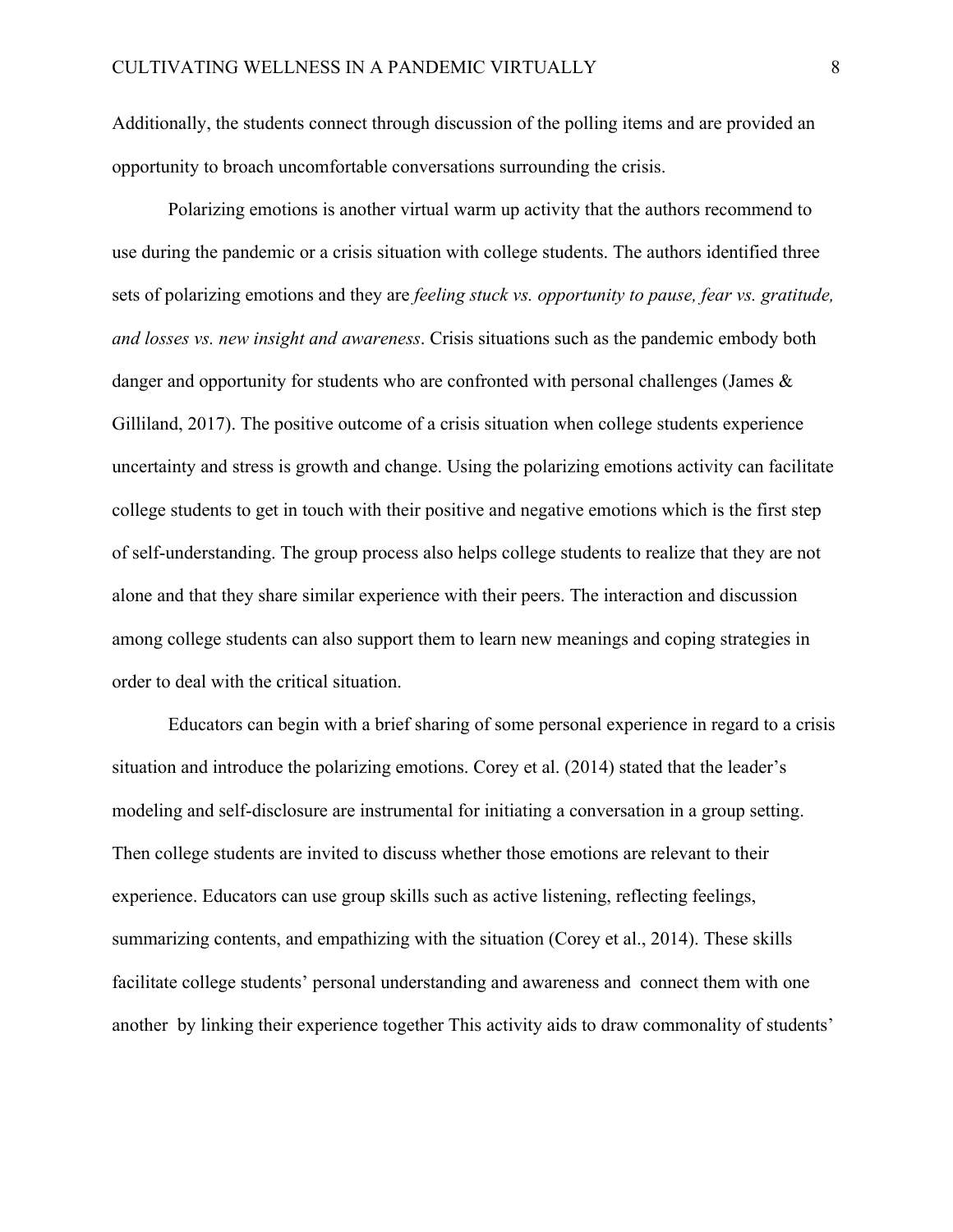experience and reduce their level of stress. In addition, it draws their attention to both negative and positive aspects of a crisis situation.

# **RAIN**

From her book *True Refuge*, Tara Brach introduced a mindfulness tool called RAIN (a four-step process) to help people stay at present in the here and now and work through intense emotions and difficult times in life (Brach, 2016). RAIN has been practiced by many Buddhist teachers and followers for over a decade of time, and it helps to clear one's mind and strengthen one's capacity to find deeper meaning and truth in crisis situations. RAIN redirects people's attention and brings self-awareness in times of confusion and stress. Here are the four steps of RAIN:

- R Recognize What is Going On
- A Allow the Experience to be There, Just as it is
- I Investigate with Interest and Care
- N Nurture with Self-Compassion (Brach, 2020, p.1)

#### *Recognize What is Going On*

Recognition means you hear or see what is happening in your life and pay attention to "whatever thoughts, emotions, feelings, or sensations are arising right here and now" (Brach, 2016, p. 62). In crisis-like situations, this first step helps us to do a quick scan of our body to recognize how we are affected by the situation. It can be a critical inner voice, a trembling of hands and body, a sense of anxiety and helplessness, or a feeling of shame and fear. Recognition calls on our senses to understand what is going on inside of us.

# *Allow the Experience to be There, Just as it is*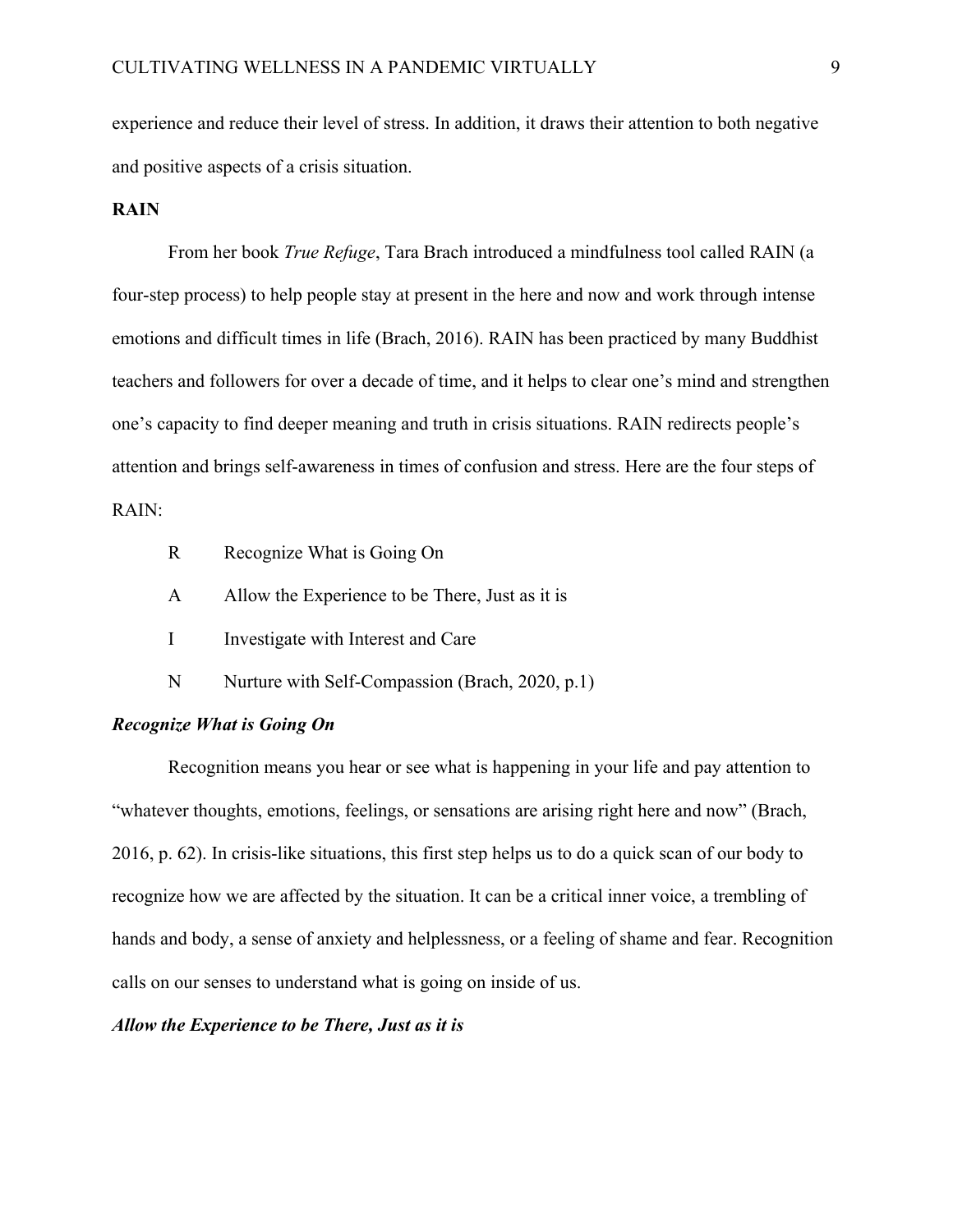*Allowing* means letting the thoughts, emotions, feelings or sensations be in you without trying to distance from them or change them in any way. We might recognize negative thoughts or fear and allow the experience to be there by whispering "yes", "it's ok", or "I consent". *Allowing* gives us a moment to pause and deepen our attention and understanding (Brach, 2016).

#### *Investigate with Interest and Care*

As for many people, going through step one and two of RAIN can be of tremendous relief and reconnection with self in the present In other cases, especially with life threatening challenges, we need to strengthen our mindful awareness with the I of the RAIN. "Investigation means calling on your natural interest – the desire to know truth – and directing a more focused attention to your present experience" (Brach, 2016, p. 64). Some questions can be helpful during investigation such as how am I experiencing this in my body? What am I believing? What does this vulnerable place want from me? What does it most want my attention? and What does it most need (Brach, 2016)?

## *Nurture with Self-Compassion*

"Self-compassion begins to naturally arise in the moments that we recognize we are suffering" (Brach, 2020, p. 1). Through investigation, we are able to discover and identify our needs, our wounds, our fears, and or our hurts. We ask ourselves, "Do we need a message of love, reassurance, affirmation, forgiveness, or companionship?" It might be a soft and gentle voice of "I love you," "I'm fine," "I'm sorry," or "I'm here for you." We can simply and intentionally offer ourselves the nurturing we need like a loving parent who provides for her child with loving kindness.

# *After the RAIN*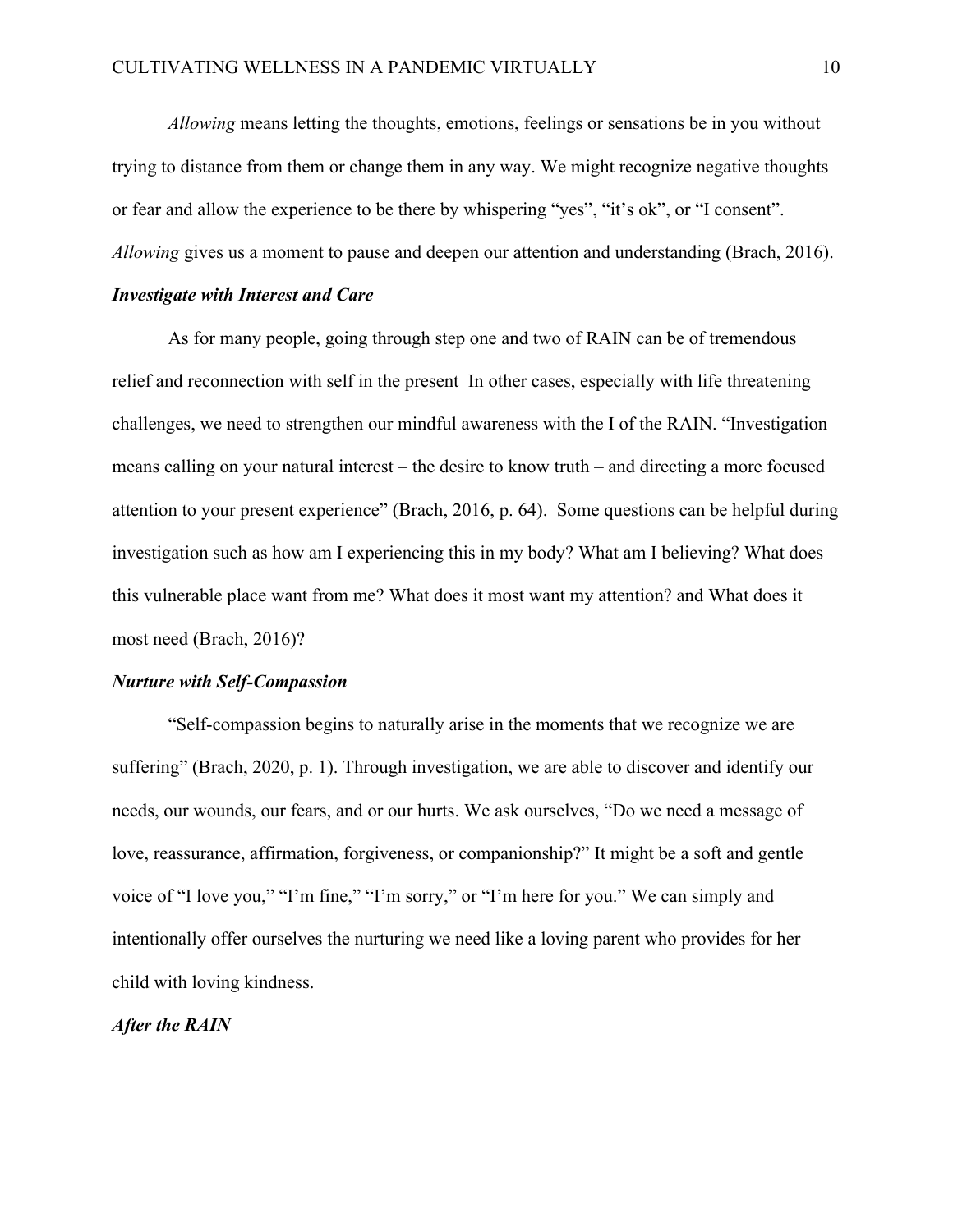When the four-step process of the RAIN is completed, pay special attention to and acknowledge "the quality of your presence and rest in that wakeful, tender space of awareness" (Brach, 2020). The RAIN washes away the negativity of what we are facing in life. We can once again smell the freshness and cleanliness. The outcome of this mindful activity is to free us from the limiting sense of self, which stops us from being present, and to help us regain the truth and freedom of our being.

Educators can introduce the practice of RAIN after completing a warm up activity. Students are encouraged to focus on one thing that is stressful in their current situation. Students are then invited to *recognize* the stress and suffering of the moment while meditating on the situation and to *allow* whatever is there, be there. Sometimes, just to practice *Recognize* and *Allow* in the classroom without judgement is enough. However, if time allows, college students are asked to complete the whole process. They may even share what their experience is like *After the RAIN*.

## **Wellness Wheel and Scaling Questions Combined**

Myers and Sweeney (2008) developed a holistic wellness model titled the Wellness Wheel model. This model has been talked about and utilized widely over the years, particularly in the field of college student's mental health. For example, Princeton University (2021) introduced wellness wheel to the students as a wheel includes seven subcategories of wellness: Emotional, Environmental, Intellectual, Occupational, Physical, Social, and Spiritual Wellness. Clarion University of Pennsylvania, Texas A & M University, University of Nevada (2021) also introduced the wellness wheel to their students similarly. This model can be important and useful for the college students based on the definition by the Myers and Sweeney (2000) that "wellness as a way of life oriented toward optimal health and well-being in which body, mind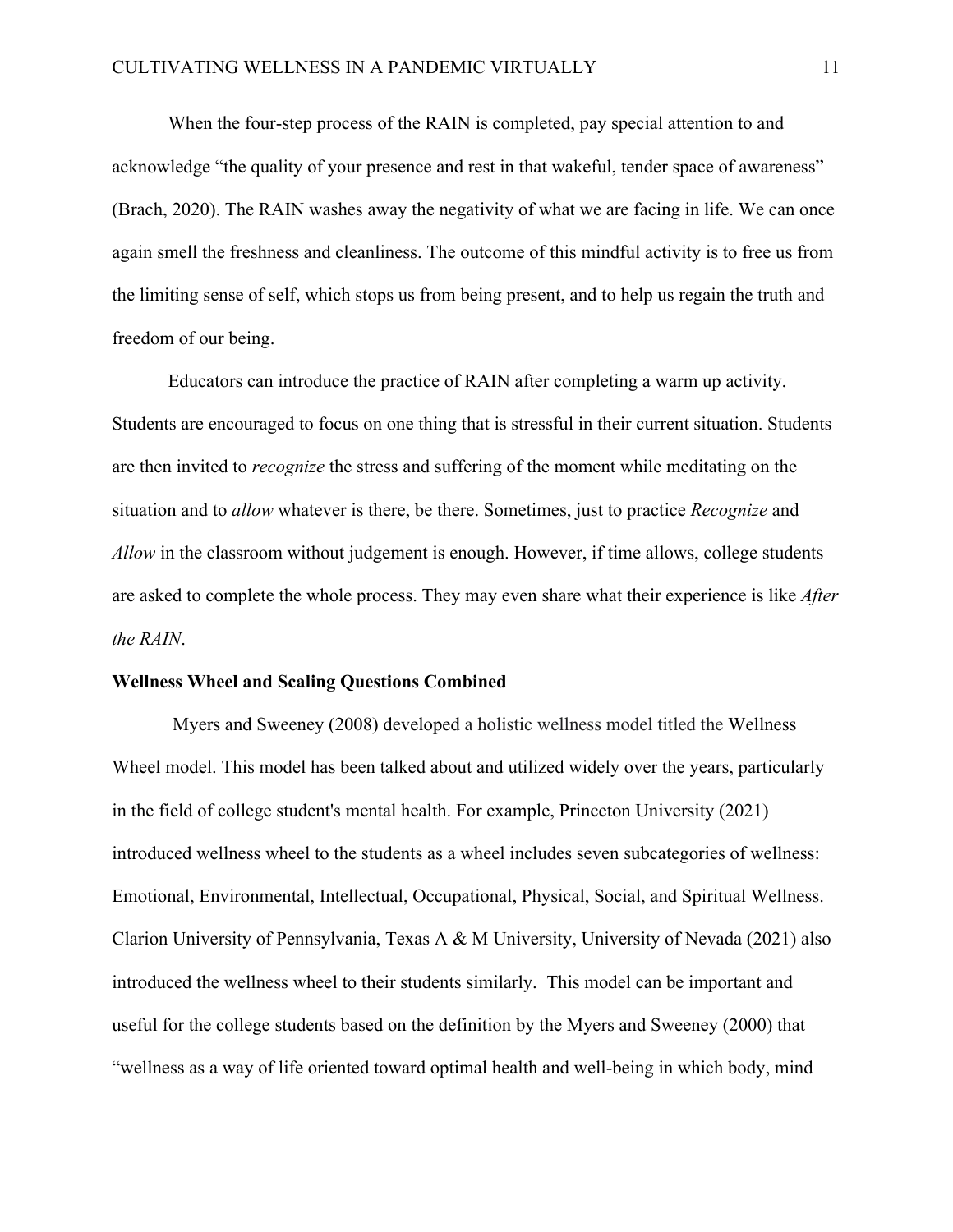and spirit are integrated by the individual to live more fully within the human and natural community" (p. 252). Each of the seven dimension is interconnected and college students can benefit from using the wellness wheel as a guide when striving to achieve a balanced and wellrounded wellness.

Solution-focused therapy is also called Solution Focused Brief Therapy, which focuses on finding strength and exceptions for people to better their lives in a shorter period than other treatment approaches (Corey, 2016). Scaling questions as a part of solution-focused therapy can be used as an assessment tool to explore students' current state of wellness. Scaling questions ask students to explore and understand their conditions on a continuum (typically from one to ten, with one being the least desirable of the described condition and ten being most desirable of the described condition). This tool can be used to help achieve self-awareness and track the progress of students' desired goals.

The idea of combining the wellness wheel model and the scaling questions is to help students obtain more self-awareness about their state of wellness, particularly on achieving more specificity via using measurement. The implication of this idea can be operated as follows:

- 1. The educator introduces the wellness wheel model to the college students.
- 2. The educator invites the college students to rate each of the eight subcategories of the wellness wheel model. The implication is simply to say the following: "Rank your level of satisfaction in each area of your life, one being the least satisfied and ten being the most satisfied."
- 3. The educator uses processing questions to promote more understanding of the meanings for each rating. The example of the processing questions can be:
	- Identify the areas with the highest and the lowest rankings.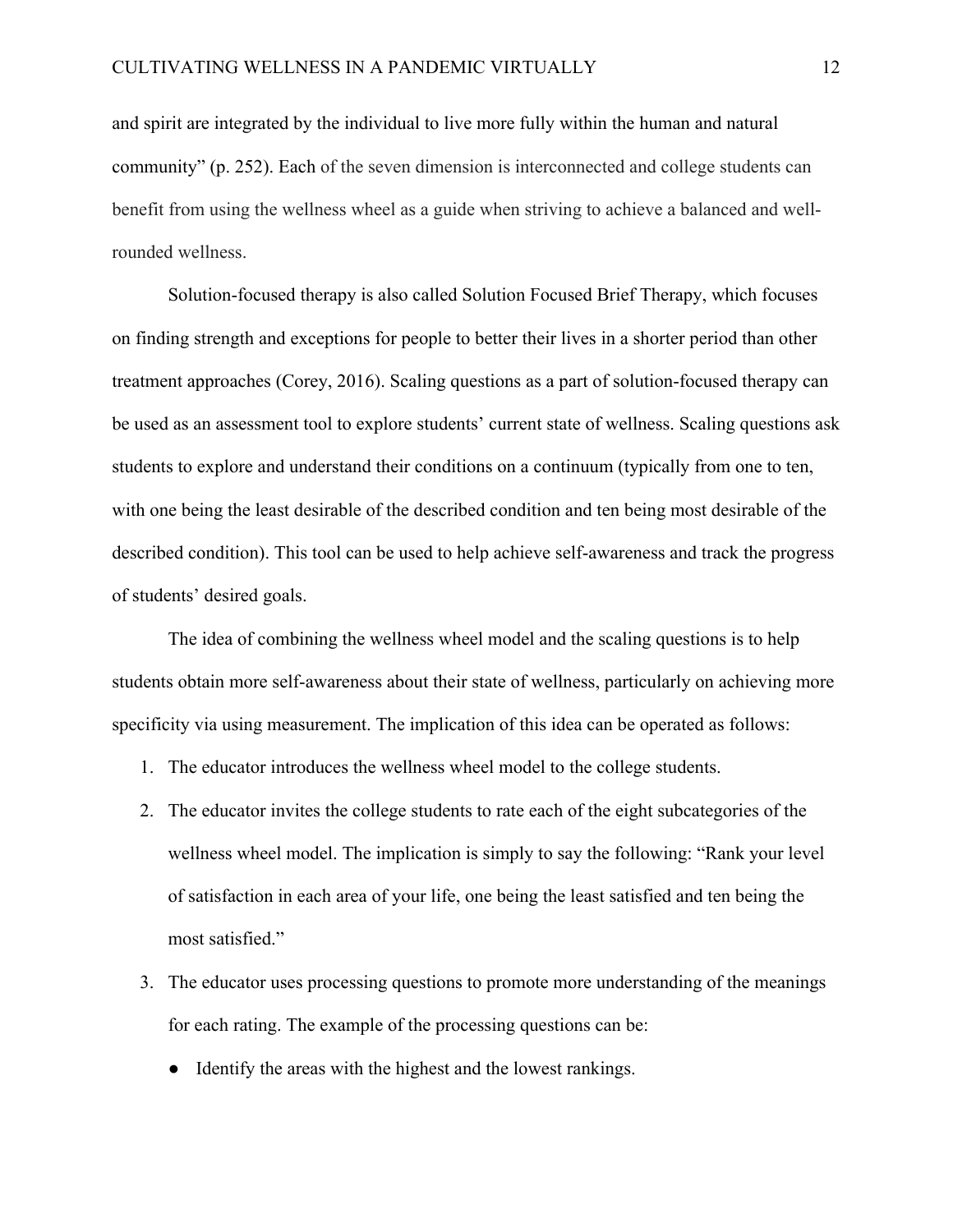- Identify the areas of your life you would like to improve.
- 4. The educator looks for strengths in students to improve. For example, imagine a student has rated a wellness subcategory as being a four. The examples of the scaling questions focused on exceptions and strengths can be:
	- Think carefully now. What prevented you from being a three?
	- What is the one doable thing you can do to make it from four to five?

#### **Discussions**

In the implementation of experiential activities, it is important that educators are proactive to ensure that students have an overall successful and ethical experience. First, educators must understand their role in the classroom. Experiential activities can bring to the surface difficulties for students that may need to be address by mental health counselors and other support personnel. Therefore, educators do not want to step out of their roles as educators but instead know when and who to send students to for additional help. Second, due to the concerns that may arise educators should have information regarding resources available for students. The COVID-19 pandemic emphasized the key role universities and colleges play as a vital source of income, food, housing, and other resources for students (Lederer et al., 2021). Universities and colleges frequently offer students access to food pantries, low-cost medical care, free counseling, and other resources. Educators should be prepared to provide students with information regarding how to access these and similar resources in a virtual environment. As the pandemic has continued, many universities have opened up access to services for virtual students by moving services online or making connections with resource providers near the virtual student. Educators should be aware of who or what department to direct the virtual student to for assistance. Finally, many elements of nonverbal communication are lost in the virtual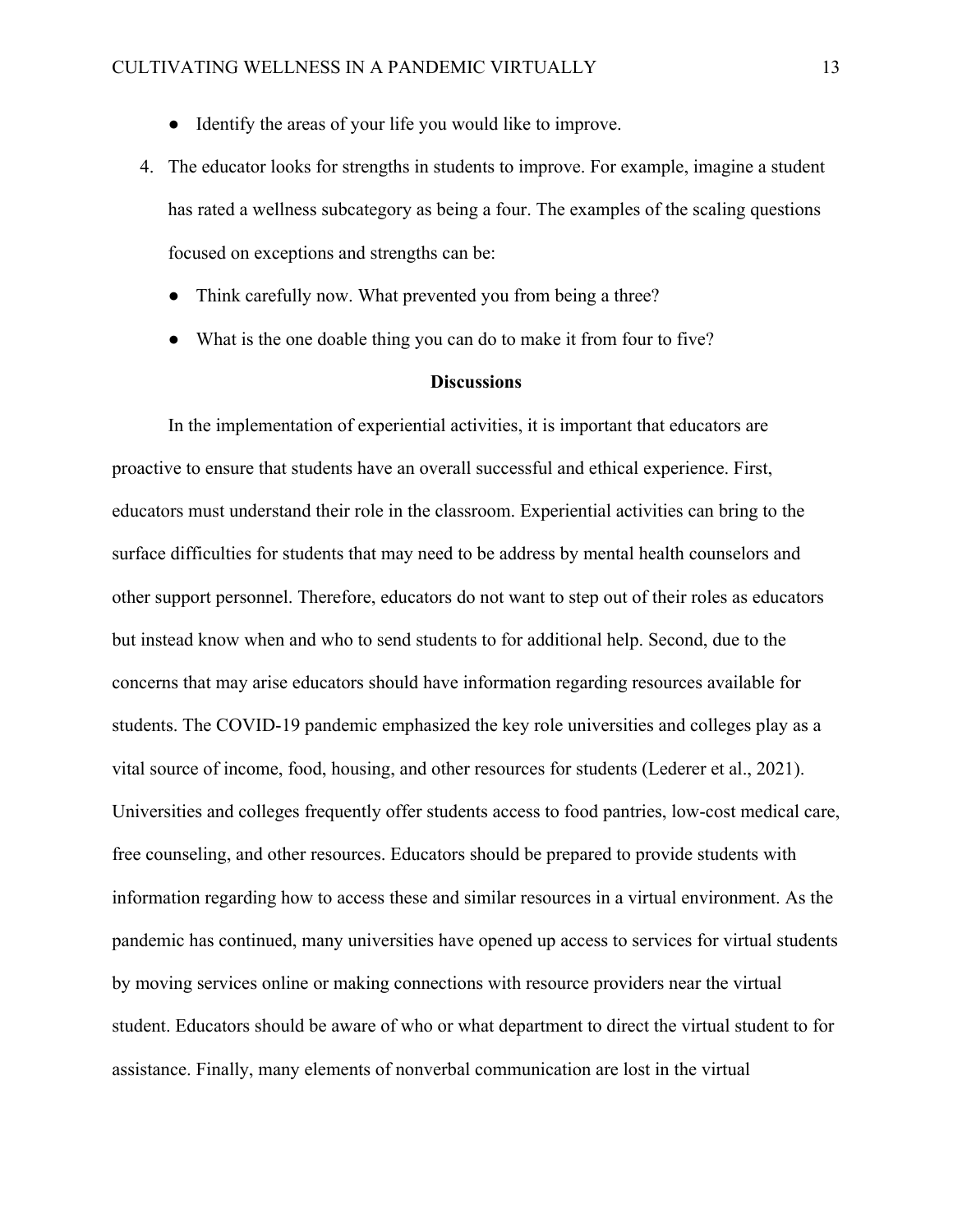environment. Educators must adjust their delivery approaches when offering experiential activities in a virtual environment to mitigate the loss of nonverbal communication. Examples of adjustments in delivery may include changes such as increased periods of silence, additional check-ins for understanding, and increased use of visual aids.

According to Barry et al., (2019), meditation tools, like RAIN, are effective in reducing depression and increasing both self-efficacy and resilience in college students. RAIN offers an invitation for participants to take a moment to pause in their busy lives and self-reflect. It is a simple but structural way to bring mindfulness and self-compassion to emotional difficult situations. When working with college students during the pandemic, RAIN can be particularly helpful to remind students to pause and be mindful whenever the crisis arises and to regulate their emotions with calm existence. With practice, RAIN assists us to be fully aware and awaken to our presence.

The wellness wheel model provides a visual and specific reference for the college students to conceptualize their mental health. When faculty integrated the wellness wheel into course work, college students' wellness scores increased significantly over the course of the semester with remarkable increases in stress management (Beauchemin et al., 2018). Additionally, the scaling question provides not only a measurement tool for both the educators and the students to read their current state of mind, but also it can be used to brainstorm the resolutions to improve the current state of the college students' wellness. The idea and practices of combining the wellness wheel and the scaling questions contribute to bringing in a compounded positive outcome by using two approaches together. These two tools also integrate well with one another. A reminder here is that the wellness wheel and the scaling questions are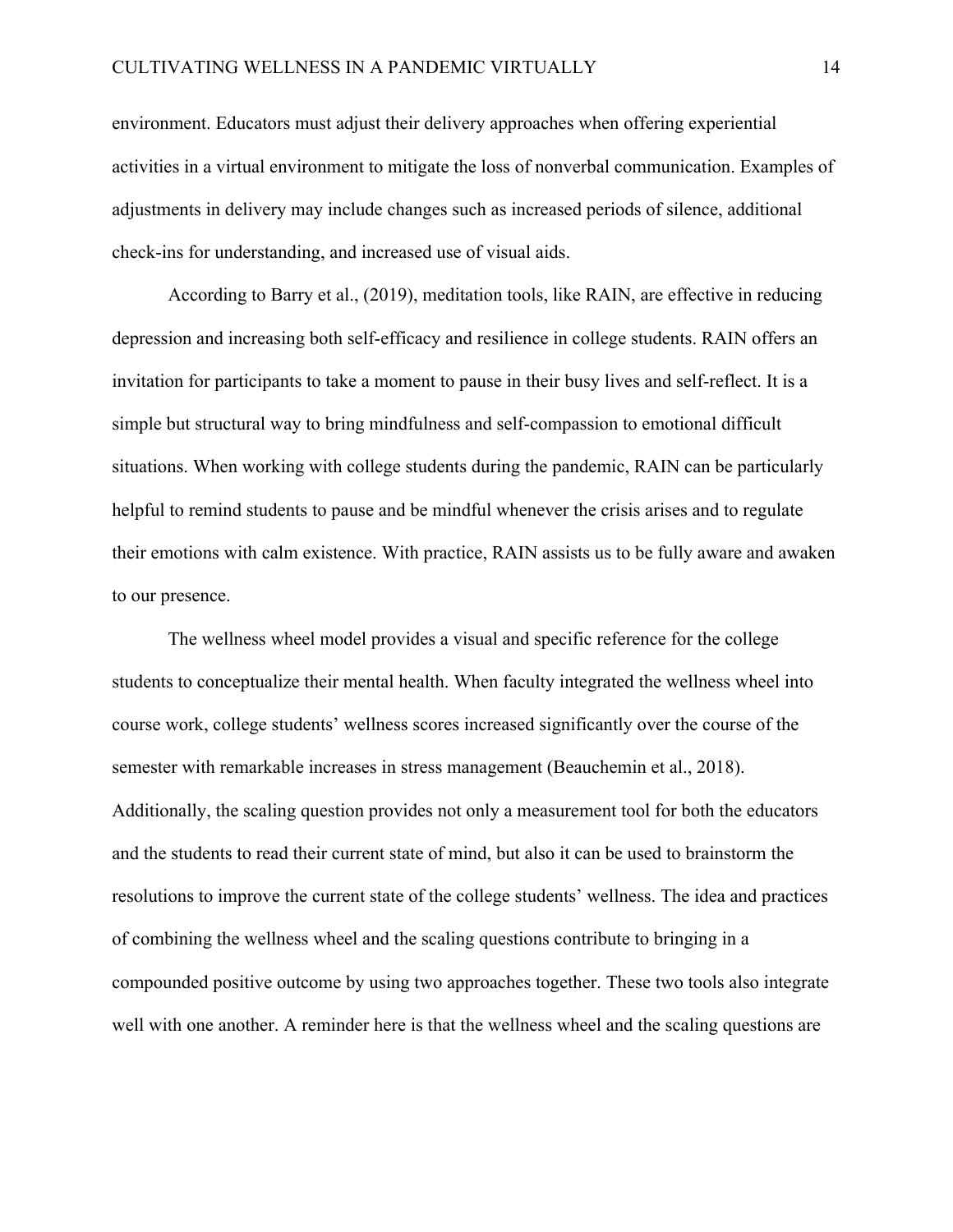usually used in the counseling and therapy setting. It would be helpful if the educators get some training and have opportunities to practice before using them.

## **Conclusions**

To cultivate wellness in a crisis situation such as a pandemic, the authors suggested several virtual experiential group activities namely, online polling, polarizing emotions, RAIN, and wellness wheel and scaling questions combined for educators who are trained in group process to use with their students. The objectives of using these activities are for educators to help college students regulate their emotions and experience, alleviate their stress and anxiety, and find new meanings and coping strategies so as to work through their crisis situation. It is the hope of the authors that these virtual experiential activities through practice can help to support college students when they are confronted with life challenges.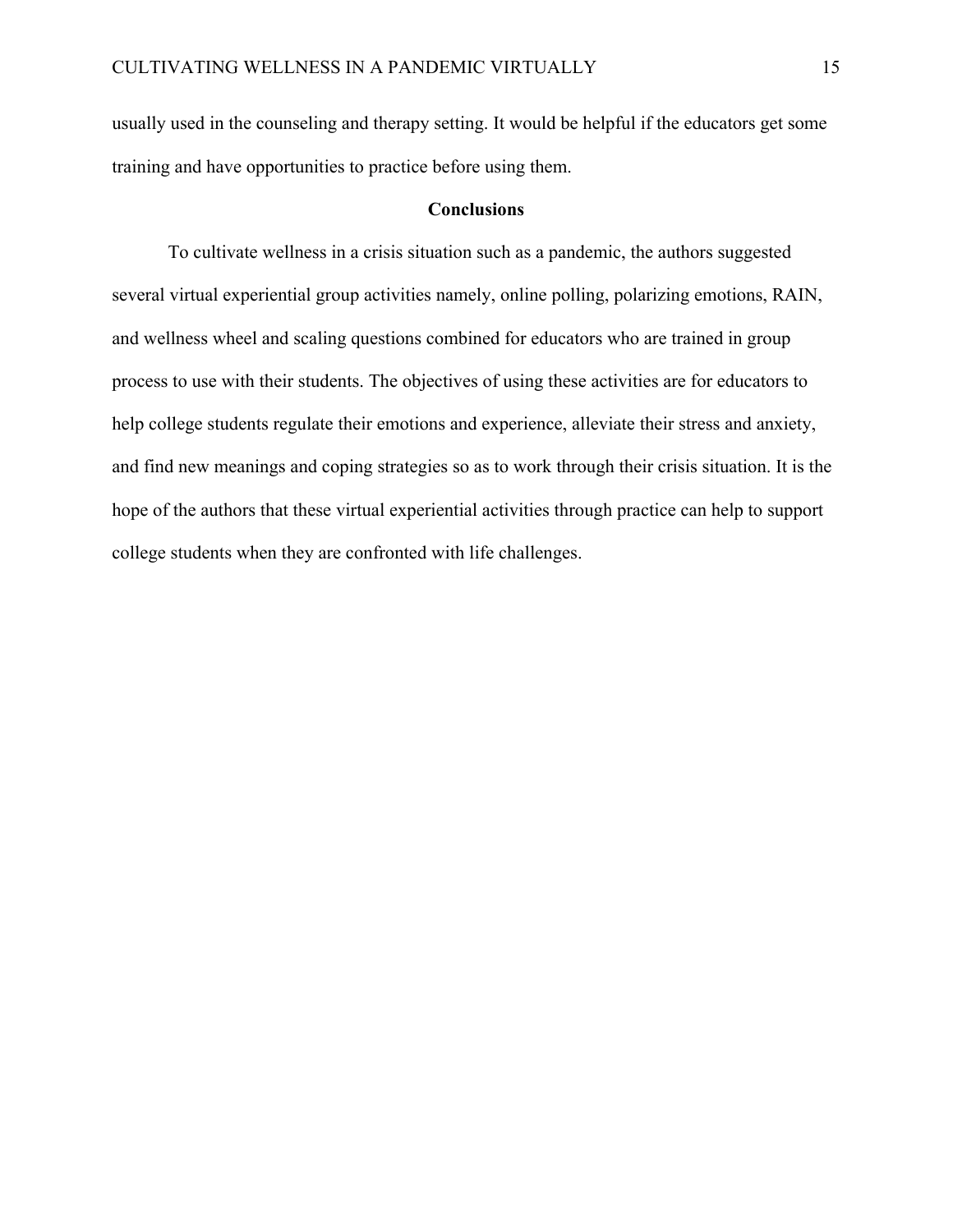## **References**

- Barry, K. M., Woods, M., Martin, A., Stirling, C., & Warnecke, E. (2019). A randomized controlled trial of the effects of mindfulness practice on doctoral candidate psychological status. *Journal of American College Health*, *67*(4), 299-307. https://doi.org/10.1080/07448481.2018.1515760
- Beauchemin, J., Gibbs, T., & Granello, P. (2018). Wellness promotion courses in university settings: A review of the outcome research. *Building Healthy Academic Communities Journal*, *2*(1), 36-49. http://dx.doi.org/10.18061/bhac.v2i1.6344
- Blatner, A. (1996). *Acting-in: Practical applications of psychodramatic methods* (3rd ed.). Springer.
- Brach, T. (2020). *RAIN: A practice of radical compassion.* https://www.tarabrach.com.
- Brach, T. (2016). *True Refuge: Finding peace and freedom in your own awakened heart.*  Bantam.
- Charles, N. E., Strong, S. J., Burns, L. C., Bullerjahn, M. R., & Serafine, K. M. (2021). Increased mood disorder symptoms, perceived stress, and alcohol use among college students during the COVID-19 pandemic. *Psychiatry Research*, *296*, https://doi.org/10.1016/j.psychres.2021.113706
- Chavan, M. (2011). Higher education students' attitudes towards experiential learning in international business. *Journal of Teaching in International Business*, *22*(2), 126-143. https://doi.org/10.1080/08975930.2011.615677
- Clarion University of Pennsylvania. (2001). *Wellness wheel.* https://www.clarion.edu/studentlife/health-fitness-and-wellness/office-of-health-promotions/wellness-wheel.html

Corey, G. (2016). *Theory and practice of counseling and psychotherapy*. (7th ed.). Cengage.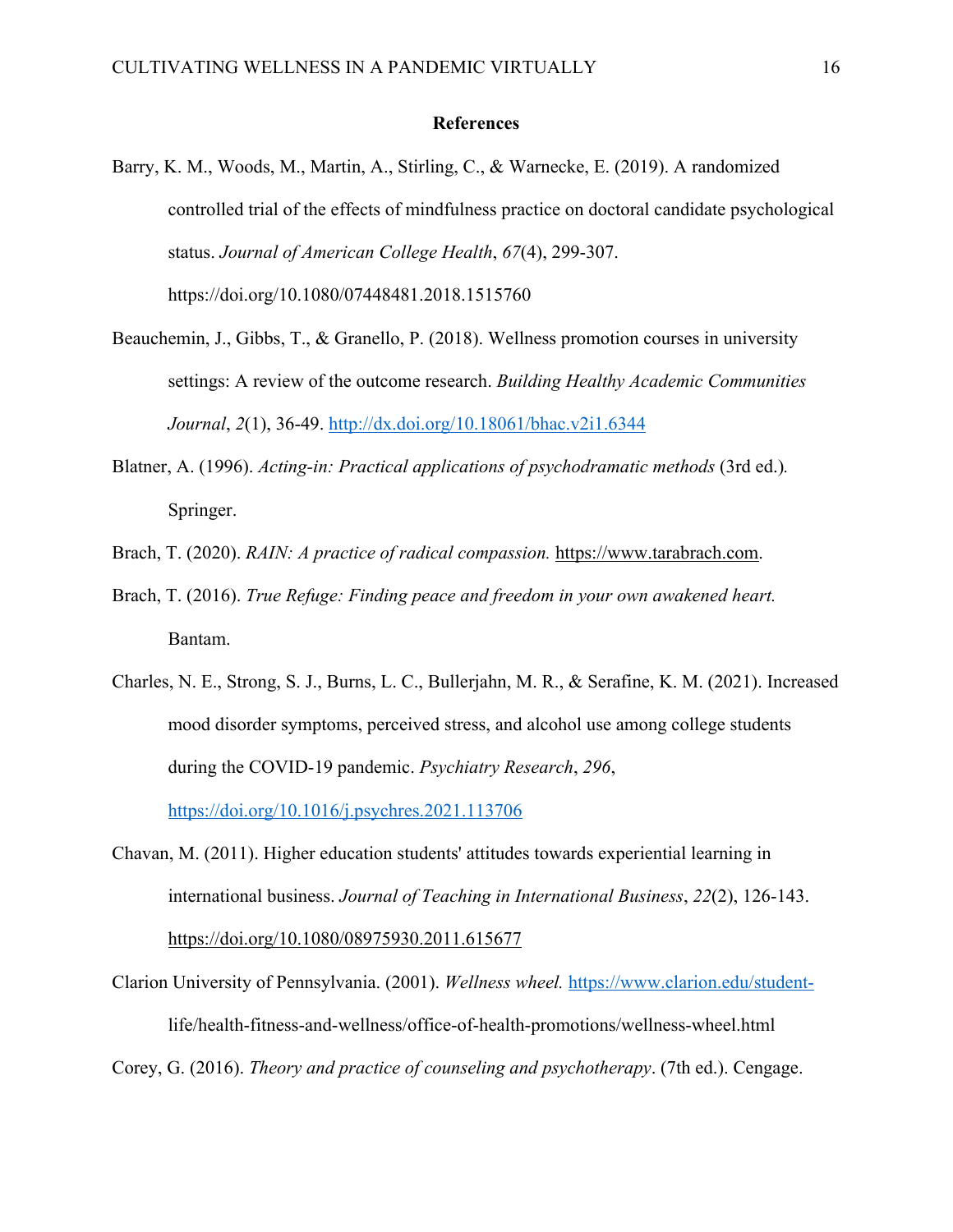Corey, M. S., Corey, G., & Corey, C. (2014). *Groups: Process and practice*. (9th ed.). Cengage. Dewey, J. (1938). *Experience and education*. Macmillan.

- Fruehwirth, J. C., Biswas, S., & Perreira, K. M. (2021). The Covid-19 pandemic and mental health of first-year college students: Examining the effect of Covid-19 stressors using longitudinal data. *PloS one*, *16*(3), https://doi.org/10.1371/journal.pone.0247999
- Gopalan, M., & Brady, S. T. (2020). College students' sense of belonging: A national perspective. *Educational Researcher*, *49*(2), 134–137.

https://doi.org/10.3102/0013189X19897622

- James, R. K., & Gilliland, B. E. (2017). *Crisis intervention strategies* (8th ed.). Cengage*.*
- Kim, B. S., & Lyons, H. Z. (2003). Experiential activities and multicultural counseling competence training*. Journal of Counseling & Development, 81*(4), 400-408. https://doi.org/10.1002/j.1556-6678.2003.tb00266.x
- Kolb, David A. (1984). *Experiential learning: Experience as a source of learning and development*. Prentice-Hall.
- Lederer, A. M., Hoban, M. T., Lipson, S. K., Zhou, S., & Eisenberg, D. (2020). More than inconvenienced: The unique needs of U.S. college students during the COVID-19 pandemic. *Health Education & Behavior*, *48*(1), 14–19. https://doi.org/10.1177/1090198120969372
- Li, Y., Wang, A., Wu, Y., Han, N., & Huang, H. (2021). Impact of the COVID-19 pandemic on the mental health of college students: A systematic review and meta-analysis. *Frontiers in Psychology*, *12*. https://doi.org/10.3389/fpsyg.2021.669119